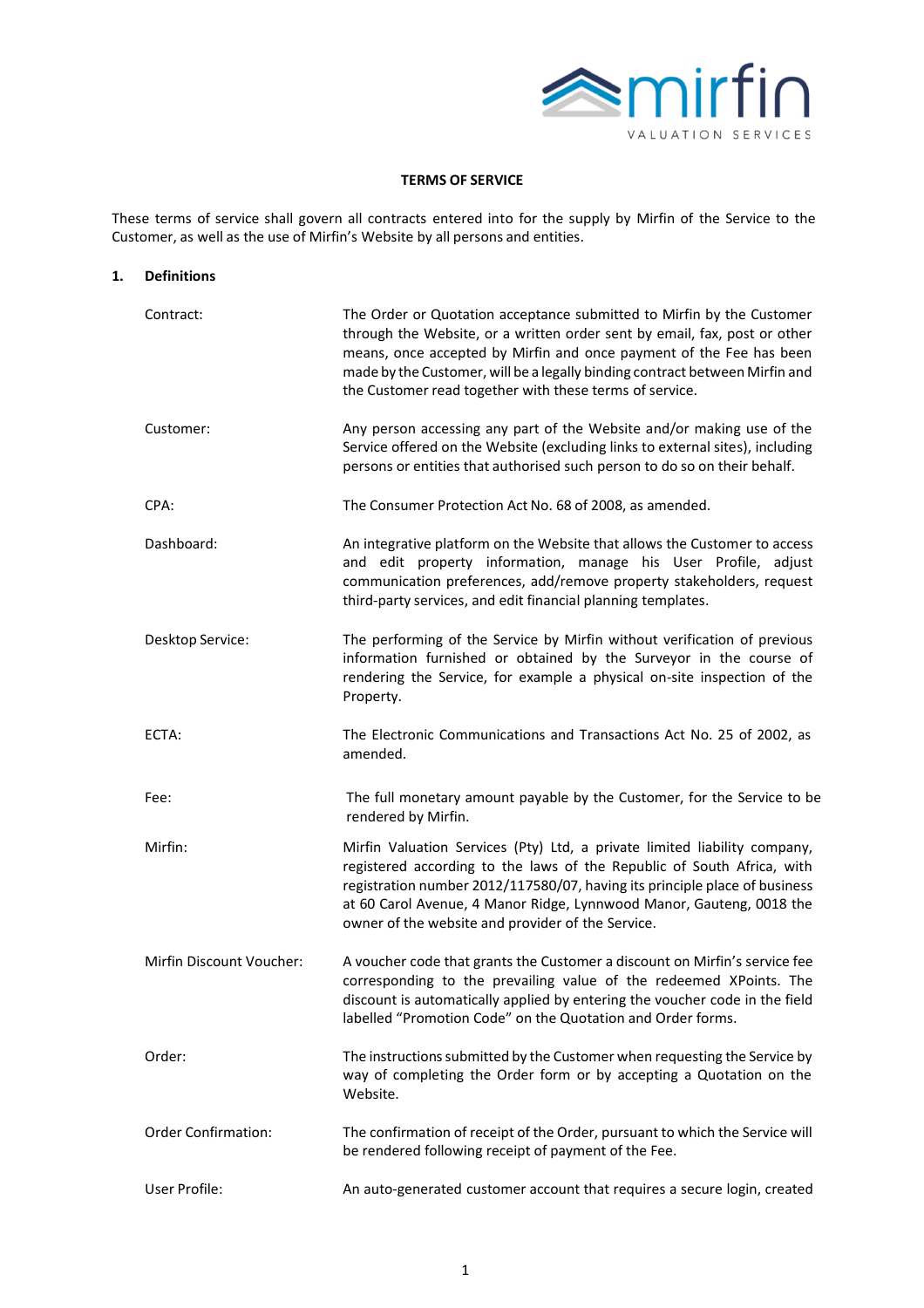

|                            | when a user requests a Quotation, submits an Order, or invites another user<br>to the Customer Dashboard.                                                                                                                                                                                                                                                                                                                                                                           |  |  |
|----------------------------|-------------------------------------------------------------------------------------------------------------------------------------------------------------------------------------------------------------------------------------------------------------------------------------------------------------------------------------------------------------------------------------------------------------------------------------------------------------------------------------|--|--|
| POPIA:                     | The Protection of Personal Information Act No. 4 of 2013, as amended.                                                                                                                                                                                                                                                                                                                                                                                                               |  |  |
| Property:                  | The land and/or building or other movable or immovable assets to be<br>assessed by Mirfin, as requested by the Customer.                                                                                                                                                                                                                                                                                                                                                            |  |  |
| Quotation:                 | The communication generated from the information provided on the<br>request for quotation which reflects the Fee for the Service.                                                                                                                                                                                                                                                                                                                                                   |  |  |
| Service:                   | The provision of property valuations, building valuations, movable asset<br>valuations, long-term maintenance plans and cash flow projections, risk<br>surveys and related services, including services offered by our contracted<br>third-party contractors, to the Customer, including a physical on-site survey<br>of the Property by a surveyor, candidate valuer, professional associated<br>valuer, professional valuer or quantity surveyor, as described on the<br>Website. |  |  |
| Shopping Voucher:          | A voucher code provided by the specified voucher vendor when redeeming<br>XPoints. The Shopping Voucher can be redeemed in accordance with the<br>relevant voucher vendor's terms and conditions when purchasing goods or<br>services from the voucher vendor.                                                                                                                                                                                                                      |  |  |
| Surveyor:                  | The surveyor, candidate valuer and/or professional associated valuer and/or<br>professional valuer and/or quantity surveyor allocated by Mirfin to survey<br>the Property for the purpose of conducting the Service.                                                                                                                                                                                                                                                                |  |  |
| Value-added click options: | The value-added products and request for Quotation links considered by<br>Mirfin as potentially being of interest to the Customer and displayed by<br>Mirfin on the Website or the Dashboard.                                                                                                                                                                                                                                                                                       |  |  |
| Website:                   | The website and Dashboard, including the content therein, used to advertise<br>the Service, proprietary to Mirfin (www.mirfin.co.za).                                                                                                                                                                                                                                                                                                                                               |  |  |
| <b>XPoints Lucky Draw:</b> | A game of fortune in which any holder of 3000 or more XPoints stands to<br>be selected as the winner by means of an online random number picker. All<br>eligible player will be assigned a unique number that will be entered into<br>the virtual draw pot. The XPoints Lucky Draw will be broadcast live on<br>Mirfin's YouTube channel at 12:00 a.m. (noon) on the 1st Monday of<br>December.                                                                                     |  |  |

# **2. Service offered on the Website**

- 2.1. Upon submission of the Order and full payment of the Fee for the Service following receipt of the Quotation, a contract between Mirfin and the Customer is concluded, whereupon Mirfin shall endeavour to perform the Service, according to the information furnished to Mirfin by the Customer.
- 2.2. The Order form is available on the Website.
- 2.3. The Service is available throughout all nine provinces of the Republic of South Africa and will be charged at the rate as per the Quotation and/or Invoice.
- 2.4. Mirfin will endeavour to execute the Service within the time frame indicated on the Quotation,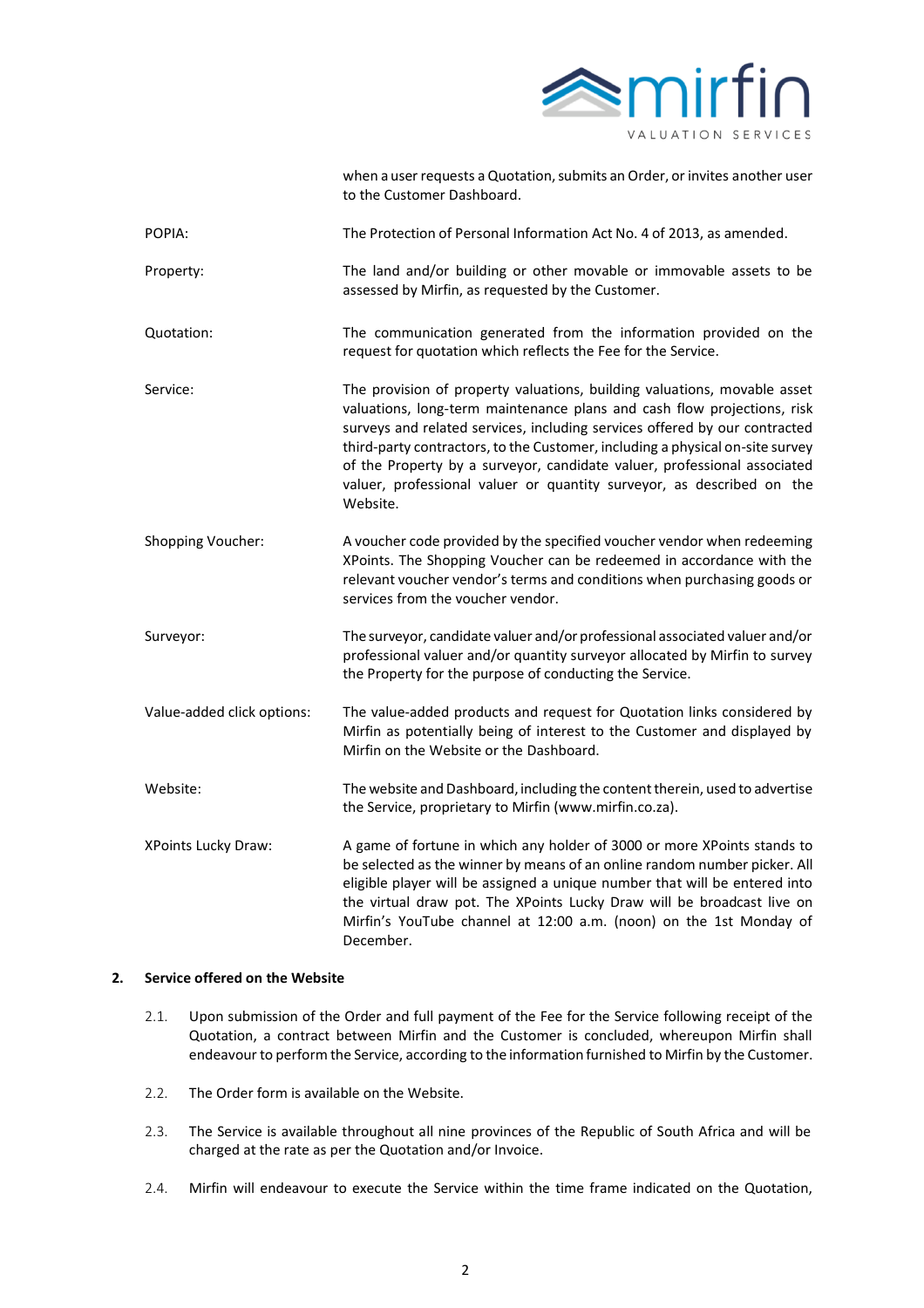

depending on the size of the project and provided that all relevant information has been received from the Customer and that the Property is readily accessible by Mirfin or its agents. This timeframe can, however, not be guaranteed.

- 2.5. Property valuations shall be executed by a Valuer registered with the South African Council for the Property Valuers Profession.
- 2.6. The Surveyor will agree on a survey date with the Customer and, to the extent that the CPA is applicable to the Contract, the Surveyor shall be entitled to re-schedule such date, if necessary, by agreement with the Customer. In any other instance, the Customer acknowledges that the Surveyor is entitled to reschedule the appointment for the survey at any stage.
- 2.7. No contract comes into existence without full payment having been received as per the Quotation and/or Invoice and Mirfin may in its sole discretion refuse to accept an Order submitted online or otherwise from the Customer, and will endeavour to notify the Customer accordingly via the email address provided by the Customer on the Order form.
- 2.8. Mirfin does not inspect woodwork or other parts of the Property's structure which are covered, unexposed or inaccessible and Mirfin is therefore unable to report that such parts of the Property are free of rot, infestation or other defects to the extent such advice forms part of the scope of the Services.

# **3. Warranties and liability**

- 3.1. The Customer warrants that he has not entered into the Contract arising from any form of direct marketing as defined in the CPA.
- 3.2. All Surveyors who are valuers and who carry out property valuations for Mirfin as part of the Service, carry professional indemnity insurance in respect of such services.
- 3.3. Mirfin does not guarantee that a sale price for the Property equal to the amount contained in the valuation will be achieved.
- 3.4. The entire liability of Mirfin under or in connection with these terms of service shall not exceed a multiple of 2 000 (Two Thousand) times the standard Fee, excluding travelling costs and VAT, or R25 000 000 (Twenty Five Million Rands), whichever is lower. Mirfin shall not be liable for any loss or damage resulting from any occurrence unless a claim is made within a period of one year from the date stated on the report. Where Mirfin was required to match or beat the Fee quoted by a competitor to secure the business, the Customer accepts that the liability of Mirfin shall not exceed the Fee, excluding travelling costs.
- 3.5. Mirfin accepts no liability for any actions taken by the Customer as a result of visiting the Website or viewing the contents therein, or for placing reliance on a Service provided by Mirfin to any other person or to the Customer, other than as provided herein.
- 3.6. Whilst all reasonable care has been taken in the preparation of the content of the Website, the Website and all content on the Website is provided on an "as is" basis and "as available" basis. It is aterm and condition of the use of the Website that the Customer expressly agrees that the use of the Website is entirely at his own risk and that he remains solely responsible for the legality and soundness of any decision he makes or action he takes as a result of his use of the Website, and that the Customer warrants that the information provided by him is accurate and complete in all respects. The information contained on the Website is not intended to be and should not be construed as legal advice. The Customer is required to verify the accuracy, completeness and currency of all information contained on this Website.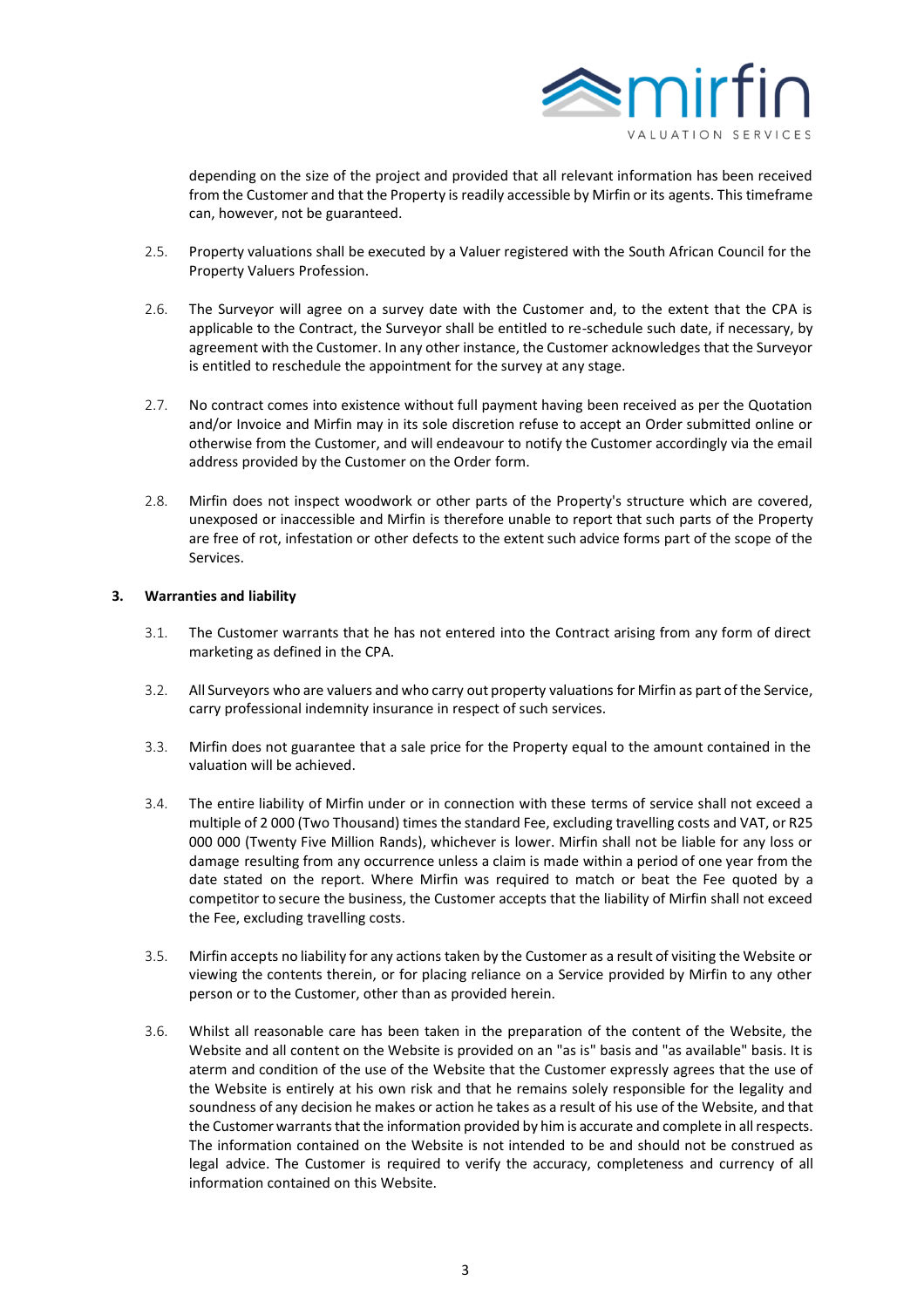

- 3.7. The Customer indemnifies and agrees to hold harmless Mirfin, its owners, directors, trustees, employees, officials, suppliers, agents and / or representatives against any claims for any loss or damage, whether direct, indirect or consequential, or any expense of any nature whatsoever, which may be suffered by the Customer and/or any third party, directly or indirectly arising from the Customer's use and reliance; his inability to use; or the functionality of the Website and / or its content, or that of the Value-added click options or of any external linked website, whether the content is accurate or not.
- 3.8. Mirfin shall not be held responsible or liable for maintaining the confidentiality of any information or data which has been transmitted to the Customer and is no longer under its sole control. This does not exclude any obligations on Mirfin in terms of POPIA.

# **4. Customer's obligations**

The Customer shall pay the Fee into such account and indicate the payment reference as he may be advised in writing on the Order Confirmation and/or Invoice. Mirfin is not required to inform the Customer of any change in banking details should the Customer utilise the Service at a later date and the Customer agrees that Mirfin will not be liable for any damages the Customer may suffer should the Customer fail to pay the Fee into the bank accountstipulated on the relevant Order Confirmation applicable to the transaction at the relevant time or subsequent correspondence, as the case may be.

- 4.1. In the event of a sale of the Property having been valued by Mirfin, the Customer understands that Mirfin cannot be held liable for the actual price attained during the sale of the Property. The Customer is free to market the Property for a lesser or greater amount than the valuation as he deems fit and understands that factors such as for example the resources and marketing strategies utilised, the personal efforts of the seller and estate agents employed and many other subjective and objective factors play a role in arriving at a selling price, which cannot be measured and/or foreseen by the Surveyor.
- 4.2. The Customer isfree to insure the Property for a lesser or greater amount than recommended by the valuation as he deems fit and understands that the recommended sum insured reflects an estimated figure based on the Surveyor's observations or information received and obtained in respect of the Property.
- 4.3. In the event of the Customer suffering damages or losses as a direct result of any act or omission by Mirfin or attributable to Mirfin,which is grosslynegligent, and where despite clause 3.4above, liability is conceded by Mirfin through its insurers, the amount of Mirfin's maximum liability will be limited to a multiple of 2 000 (Two Thousand) of the standard Fee, excluding travelling costs and VAT, or R25 000 000 (Twenty Five Million Rands), whichever is lower. Mirfin shall not be liable for any loss or damage resulting from any occurrence, unless a claim is made within a period of one year from the date stated on the report. Where Mirfin was required to match or beat the Fee quoted by a competitor to secure the business, the Customer will not hold Mirfin liable for any amount exceeding the Fee, excluding travelling costs. Under no circumstances will Mirfin be liable for any damages arising from a Desktop Service.
- 4.4. In case the Customer instructs Mirfin to perform a partial, incomplete or otherwise non-standard valuation, Mirfin reserves the right to request a signed letter of indemnity in the wording of Annexure 1 to these terms of service, or to deny service to the Customer. Notwithstanding a waiver by Mirfin of the letter of indemnity, the Customer indemnifies and agrees to hold Mirfin harmless against any claims arising out of a partial, incomplete or otherwise non-standard valuation as instructed by the Customer.
- 4.5. The Customer indemnifies and agrees to hold Mirfin harmless against any claims arising out of a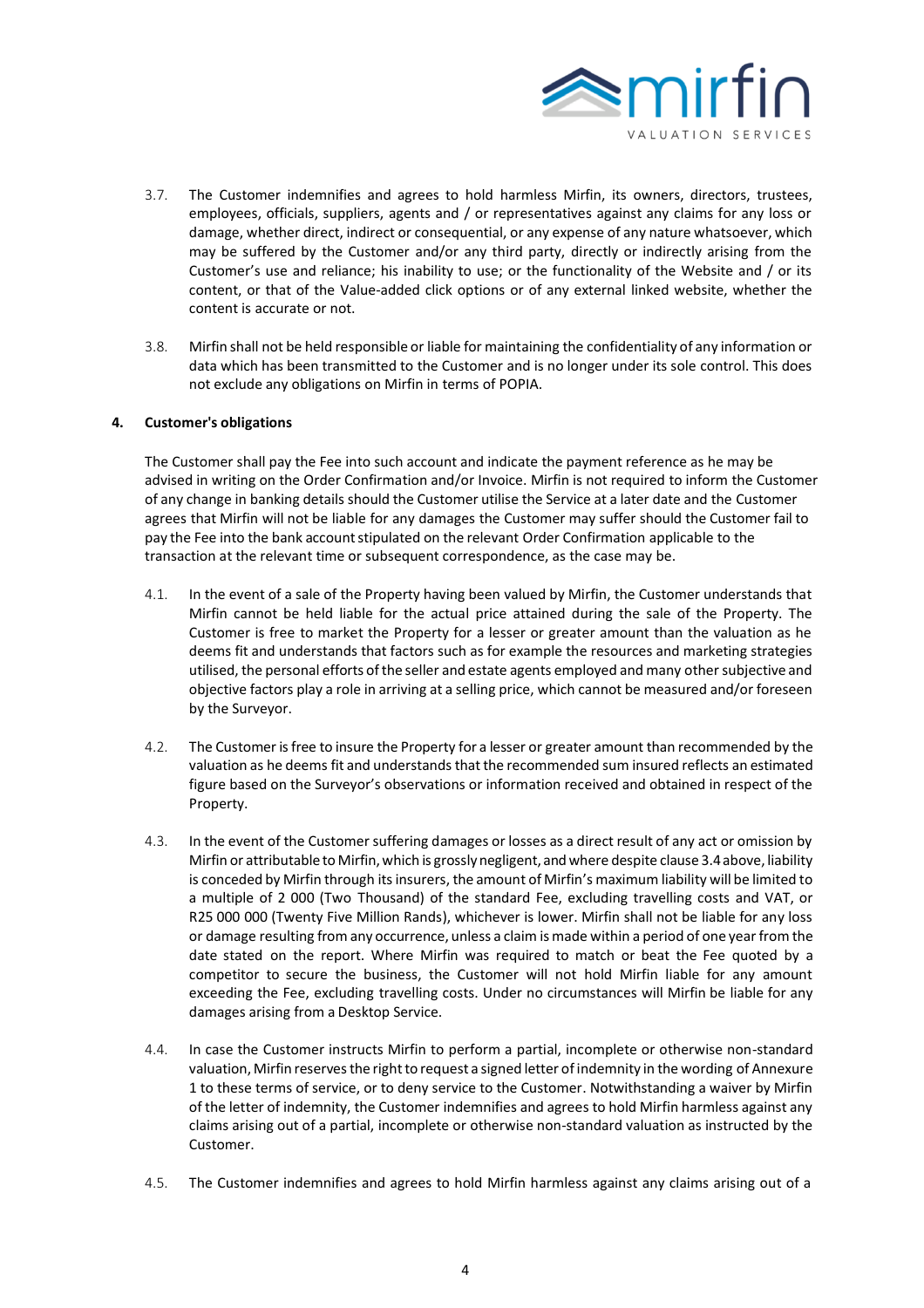

Desktop Service where such claims are based on information or the absence of information, which information would have been ordinarily furnished to Mirfin or could have been obtained by the Surveyor had Mirfin rendered the Service on its general terms and irrespective of whether the claims are those of the Customer or any third party having a claim against the Customer.

- 4.6. The Customer shall not manipulate or attempt to manipulate the Service. In the event of manipulation or attempted manipulation by the Customer, his representative or any other person, Mirfin cannot be held liable forthe Service and shall be entitled,should the Service not yet have been rendered in full, to immediately cancel the Contract and retain the Fee as its pre-estimated liquidated damages and cancellation penalty, without prejudice to any other rights it may have against the Customer.
- 4.7. The Customershall warrant the Surveyor full accessibility to the Property to perform the Service. In the event that the Surveyor is denied access to the Property, is threatened in any way when attempting to access the Property, or if the Customer fails to attend the scheduled appointment agreed upon with the Surveyor, Mirfin will be entitled to cancel the Contract and retain the Fee in full or in part as Mirfin considers appropriate depending on the circumstances and with reference to Mirfin's wasted costs incurred.
- 4.8. The Customer agrees that the Surveyor is required to make photographic records of his on-site observations which may include depictions of private property and installations. While the Surveyor will not enter privately-owned areas without the owner's prior consent and endeavours to take photographs that will not in any way identify, expose or embarrass any person, the Customer accepts that this may not always be possible from an objective point of view. The customer furthermore agrees that Mirfin shall not be held liable for the distribution of Mirfin's reports or parts thereof, including photographic images, beyond its control. This does not exclude any obligations on Mirfin in terms of POPIA.
- 4.9. In case the requested Service entails a long-term maintenance plan, the Customer acknowledges that the intention of this Service isto provide an estimation of maintenance, repair and replacement costs for major capital assets, based on a light inspection of the common property by the Surveyor and based on recommended maintenance cycles. Mirfin does not make any assumptions with regard to the Customer's financial capability or cash reserves. It is therefore the Customer's responsibility to make the necessary adjustments to the long-term maintenance plan on the Dashboard that will suit the Customer's financial capability, quality requirements and preferred maintenance schedule in accordance withcost proposals obtained by the Property owner from specialist contractors. The Customer furthermore acknowledges that a long-term maintenance plan cannot be accurate or viable from the start and that continuous adjustments are required by the Customer to achieve approximative and practical viability in the long term. The Customer acknowledges that Mirfin makes no representation with regard to the practical viability of the estimated costs and maintenance cycles mentioned in its report.
- 4.10. The Customer warrants that all information supplied by him to Mirfin is accurate. Mirfin accepts no responsibility for any inaccuracies in the information supplied by the Customer, nor for any matters not disclosed by the Customer to Mirfin to the extent that these impact on the Service.
- 4.11. The Customer acknowledges that upon submission of the Order, his details may be supplied to service partners of Mirfin for the purpose of providing the Service.
- 4.12. The Customer warrants that he has full legal capacity to enter into the Contract with Mirfin and warrants that he is authorised to procure the Service for the Property and undertakes to facilitate access to the Property.
- 4.13. The Customer warrants that his personal details as submitted to Mirfin in the Order are complete,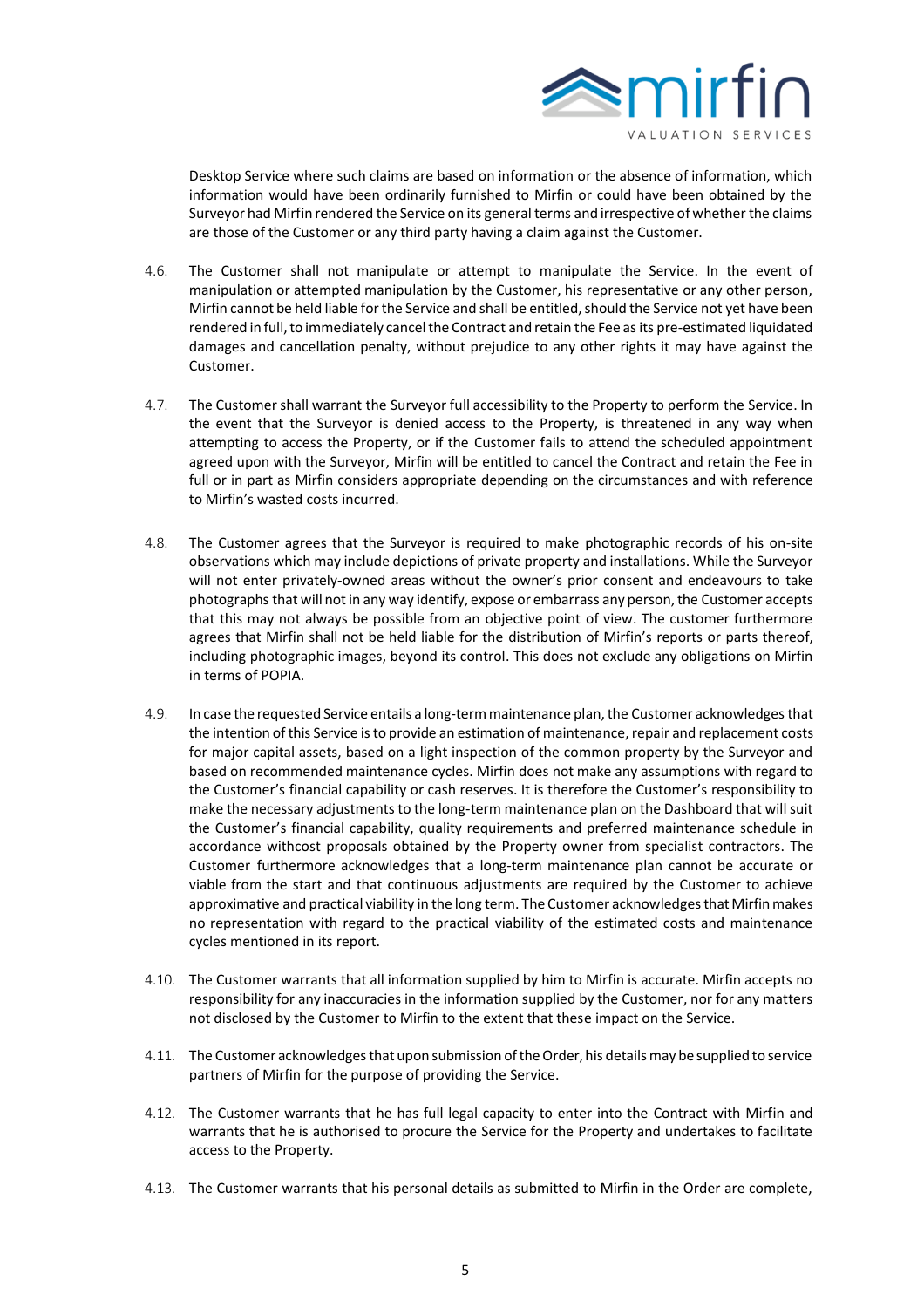

true and accurate, and the Customer hereby authorises Mirfin to contact the Customer at the email address or telephone number provided in the Order.

- 4.14. The Customer acknowledges that if any false information or deliberately misleading inaccuracies come to light in connection with the Contract, Mirfin reserves the right to immediately cancel the Contract and retain the Fee as Mirfin may consider appropriate depending on the circumstances and with reference to Mirfin's wasted costs incurred.
- 4.15. The Customer shall notify Mirfin of any changes to the information supplied by the Customer to Mirfin, whether contained in the Order or in any other communication, whether written or oral, immediately once such changes have taken effect.
- 4.16. The Customer agrees not to transmit through the Website any material that is unlawful, harmful, defamatory, abusive, threatening, vulgar or obscene. The Customer remains liable to any third party for his comments and indemnifies Mirfin against any claims form any third party regarding the content of the Customer's comments.
- 4.17. The Customer shall satisfy himself that he fully understands these terms of service, both legally and grammatically.
- 4.18. In the event of the Customer wishing to raise an objection or any other complaint pertaining to the Service, such contestation must be put forward in writing within 4 (Four) weeks of the Service having beenrendered to allow for Mirfin to respond thereto. Mirfin shall endeavour to respond thereto within 5 (Five) working days. Where the Customer raises a valid objection, Mirfin reserves the right to correct the Service. In cases where the Property must be re-visited by a Surveyor the Customer undertakes to facilitate the necessary access to the Surveyor.
- 4.19. In the event of a User Profile being created for the Customer by himself or by Mirfin, the Customer will be allocated a username which will be the email he provided on the Website and a password which the Customer can change. It is entirely the Customer's responsibility to maintain the confidentiality of his password and user account details. The Customer is entirely responsible for any and all activities that occur under his user account. The Customer will notify Mirfin immediately at [info@mirfin.co.za](mailto:info@mirfin.co.za) if he suspects any unauthorised use of his user account, access to his password or unauthorised disclosure of his password. Mirfin is not liable for any loss that the Customer may incur as a result of someone else using his password or user account, either with or without his knowledge. The Customer will not use the user account, username, or password of another registered user at any time or disclose his password to any third party and the Customer is not permitted to share these credentials with other individuals, regardless of affiliation or authorisation. The Customer is solely responsible for any and all use of his user account. The use of the Customer's user account by any individual under age eighteen (18) is strictly prohibited. If the computer system or mobile device on which the Customer accessed the Service is sold or transferred to another party, the Customer warrants and represents that he will delete all cookies and software files obtained by or through use of the Service.
- 4.20. The Customer warrants that he has advised any persons or entities by whom he is authorised to procure the Service of the circumstances which may affect them, as described in these terms of service.

#### **5. Privacy Policy**

Mirfin shall process any personal data supplied by the Customer in strict accordance with its Privacy Policy, which is available on the Website.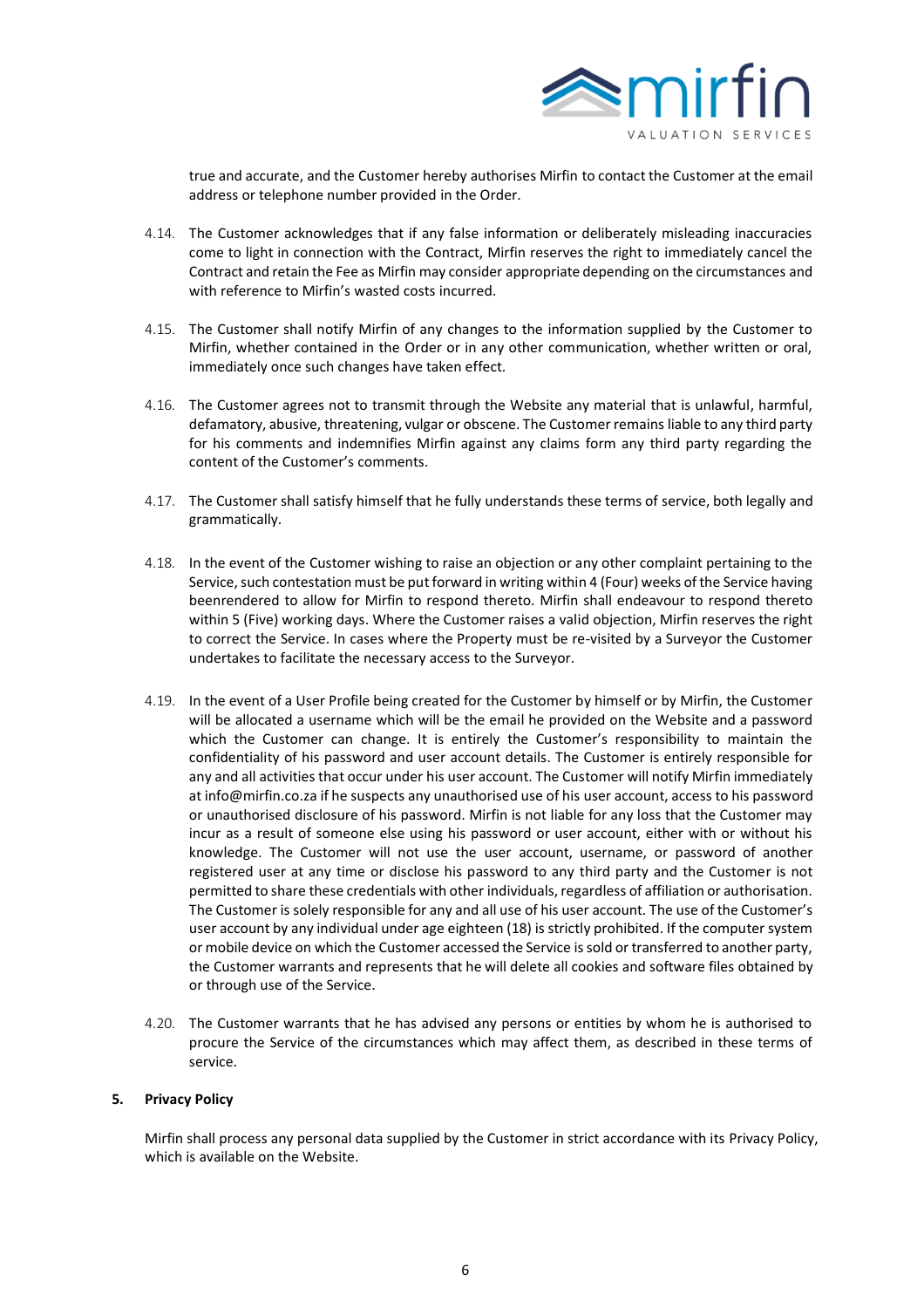

### **6. Service Fee**

- 6.1. Payment of the Fee can only be effected by way of a bank transfer (electronic or manual), a cash deposit or through a particular online payment gateway specified on the Order Confirmation. Any additional charges or fees associated with the payment of the Fee are for the Customer's sole account.
- 6.2. Mirfin is entitled to adjust the Fee in case the Customer's information on the Order pertaining to the value or extent of the Property should deviate considerably from the actual assessments done by the Surveyor following the survey of the Property. This pertains especially to information given about the number of registered sections or units or stands, the "estimated market value", "estimated price range" or "current sum insured", being a major indicator for the Fee applicable and Mirfin considers a tolerance of +/-10%, above which the Fee may be adjusted upwards. Such adjustment will then be payable by the Customer prior to completion of the Service.
- 6.3. Cancellation Fee: Mirfin reserves the rightto deduct up to 15% of the Fee as a reasonable charge for cancellation of the Contract, including for purposes of offsetting administration costs, should the Contract be cancelled by the Customer after making payment of the Fee to Mirfin in circumstances other than in 6.4 below.
- 6.4. Late Cancellation Fee: In the event that the Contract or a specific survey appointment is cancelled on less than one (1) full business day's (i.e. 24 hours but excluding any Saturday, Sunday or public holiday) notice prior to the agreed survey appointment time, a penalty of 30% of the Fee shall apply.
- 6.5. Stand-up Fee: Failure by the Customer to facilitate access to the Surveyor at the agreed survey appointment time or within 30 minutes thereafter shall result in a penalty of 30% of the Fee in addition to the full travelling fee of the Surveyor as stated on the Order Confirmation.
- 6.6. A tax invoice will be issued on receipt by Mirfin of the Order, or on such other date as agreed upon with the Customer.
- 6.7. The Fee paid by the Customer who sells the Property or any other person for whom the Service was obtained, cannot be off-set against a valuation fee imposed by any lending institution or relied upon when requesting a waiver of such valuation fee, nor can the valuation be transferred from the Customer acting as the seller to the buyer for the purpose of securing a loan.
- 6.8. The Fees for the Service are generally subject to VAT and where not specifically stated are exclusive of VAT. Mirfin's VAT registration number is 4830262004.
- 6.9. All transactions will be processed in South African Rands (ZAR).

#### **7. Delivery of Service**

- 7.1. Upon receipt of confirmation of payment into Mirfin's banking account, Mirfin, either directly or through its service partners, shall undertake to contact the Customer within 2 (Two) working days for an appointment for the performing of the Service at the Customer's and Surveyor's mutually earliest convenience.
- 7.2. The Service shall be regarded as completed once both the Service and the tax invoice have been submitted to the Customer as electronic PDF files to the email addresses provided by the Customer on the Order. Mirfin shall undertake to conclude the Service within the period as stipulated in 2.4, after the physical survey has taken place.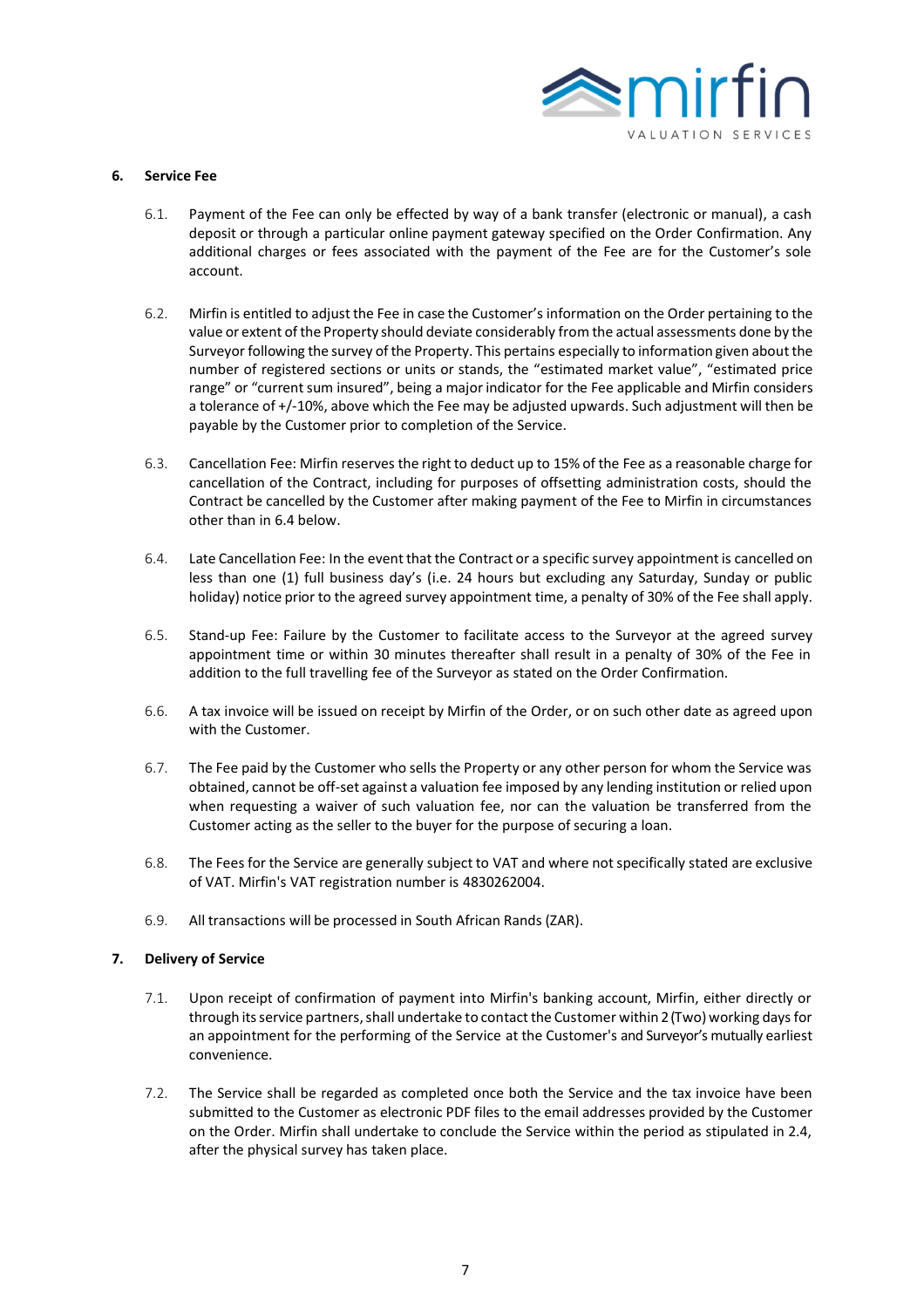

### **8. Cancellation**

- 8.1. The Customer is able to cancel the Contract at any stage by written notice. Because Mirfin provides the Service immediately after Mirfin has accepted the Customer's completed Order Form by means of sending the Customer the Order Confirmation, any refunds of the Fee will be strictly in terms 6.3 above.
- 8.2. Mirfin is entitled to cancel the Contract at any stage in terms of 4.8 and 4.15 above or where the Customer fails to pay for the Fees after receiving the Order Confirmation.

### **9. General**

- 9.1. All reports generated by Mirfin in the course and scope of rendering the Service remain the sole property of Mirfin until fully paid for.
- 9.2. The Customer understands that a valuation of the Property by a valuer facilitated by Mirfin cannot be compared to an opinion offered or a valuation done by any person who is not a qualified professional valuer.
- 9.3. Mirfin shall not be responsible for any delays in performing, or for the failure to perform, any of its obligations if the delay or failure was due to any cause beyond Mirfin's reasonable control.
- 9.4. These terms of service supersede any prior agreement (oral or in writing) between Mirfin and the Customer and contain the whole agreement between them. The Customer acknowledges that he has notrelied upon any oral or written representations made by Mirfin or its employees or agents which are not contained herein or otherwise reduced to writing and signed by Mirfin.
- 9.5. These terms of service shall be exclusively governed by and construed in accordance with the laws ofthe Republic of South Africa. The Customer hereby consentsto the jurisdiction ofthe Gauteng High Court in respect of any disputes arising in connection with these terms of service.
- 9.6. Any references to mortgages or other financial matters made on the Website are made for purely generic information purposes only and any reference made is not a statement of financial advice or any indication ofsuitability for the Customer'sindividual circumstances. Mirfin is notregistered with any financial authority or any other financial or insurance service regulatory body and is therefore unable to give any kind of advice in financial matters. The Customer is strongly encouraged to seek financial and/or mortgage advice before entering into any mortgage or other financial arrangement.
- 9.7. With regard to any mortgage orinsurance scenarios which may be furnished to the Customer as part of offering the Service, these are displayed for factual information purposes only and do not convey any type of financial advice.
- 9.8. Mirfin reserves the right to change these terms of service at any stage without notice by posting the changes on the Website and it shall be the Customer's responsibility to acquaint himself with the terms of service before each instance of utilising the Services from Mirfin. The Customer can print out a copy of the terms of service applicable from time to time from the Website.
- 9.9. All provisions of these terms of service are, notwithstanding the manner in which they have been grouped together or linked grammatically, severable from each other. Any provision of these terms of service which is or becomes unenforceable in any jurisdiction, whether due to voidness, invalidity, illegality, unlawfulness or for any reason whatsoever, shall, in such jurisdiction only and only to the extent that it is so unenforceable, be deemed to be severable from the remainder of these terms of service to the minimum extent necessary so that these terms of service shall otherwise remain in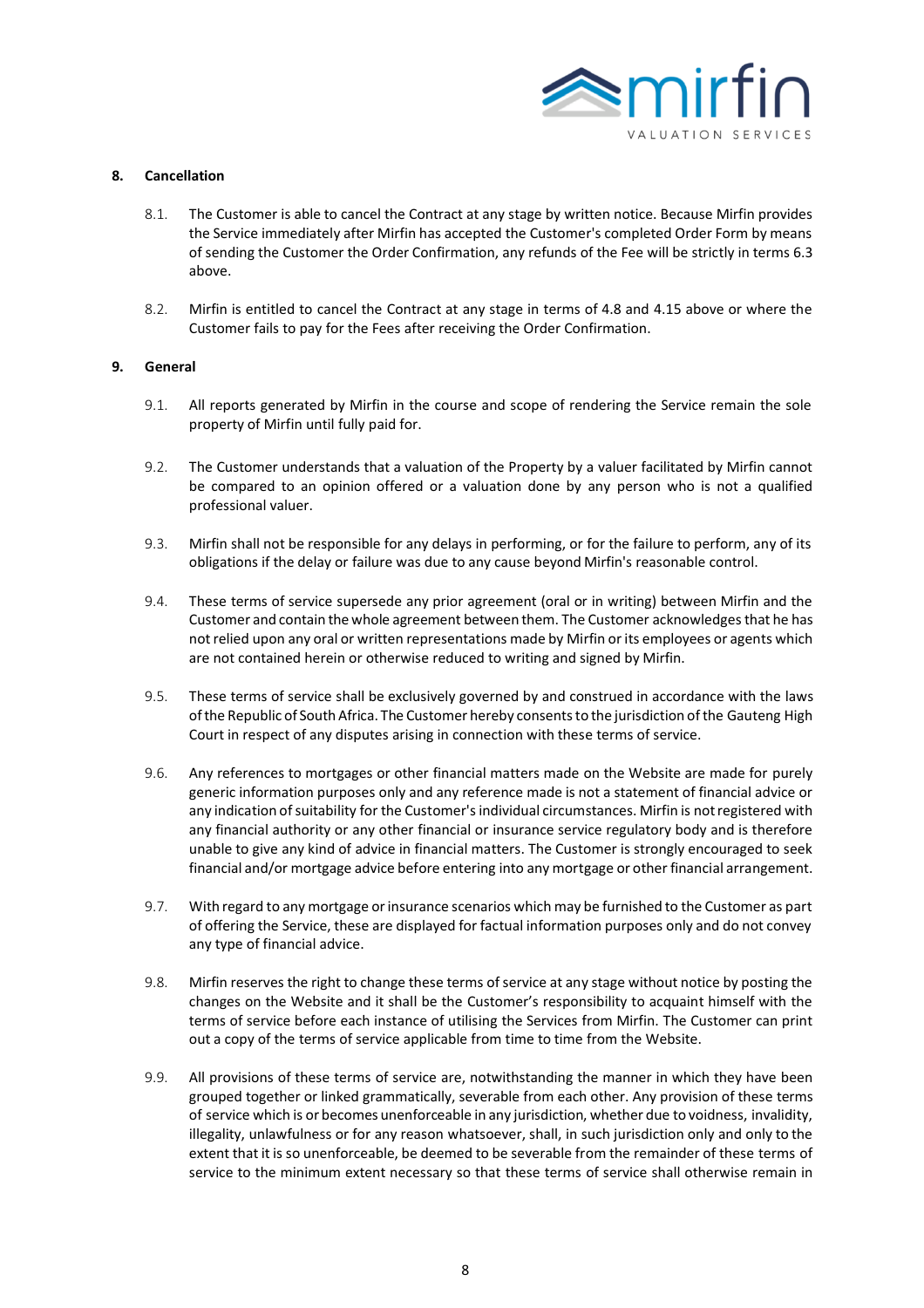

full force and effect and fully enforceable.

- 9.10. Any failure or neglect by Mirfin to enforce any of these terms of service, will not be construed as a waiver of any of Mirfin's rights and will not affect the validity of these terms of service.
- 9.11. In the interpretation of these terms of service:-
	- 9.11.1. paragraph headings are for convenience only and shall not be taken into account in the interpretation hereof;
	- 9.11.2. words importing a particular gender shall be deemed to include other genders, words importing natural persons shall be deemed to include juristic bodies and associations of persons, and words importing the singular shall be deemed to include the plural, and vice versa.
	- 9.11.3. the rule of construction that contracts shall be interpreted against the party responsible for the drafting or preparation of the contract shall not apply.
	- 9.11.4. any document or information referred to in these conditions and capable of being accessed by way of an internet address, shall be deemed to be incorporated in these conditions in accordance with the provisions of ECTA.
	- 9.11.5. In the event that the Customer is a juristic person, the Customer warrants that its net asset value or annual turnover exceeds R 2 000 000 in which case the provision of the CPA, including clause 2.6 above, will not apply to the Customer.

# **10. Copyright Notice**

- 10.1. Mirfin retains the copyright and all intellectual property rights in and to the Website, including all current and future content that is displayed on the Website, the software on which the Website operates and reporting formats produced by Mirfin's proprietary software. This includes but is not limited to all material which is defined to include trademarks, trade names, logos, documents, texts, information, data, software, drawings, images, icons, logos, photographs, video and audio clips. Mirfin also asserts the copyright against third parties in this regard.
- 10.2. All intellectual property rights, including the rights of copyright, in any document or report provided by Mirfin to the Customer, shall remain vested in Mirfin.

#### **11. XPoints Loyalty Programme**

- 11.1. Mirfin offers a loyalty programme to encourage Customers to engage with the Dashboard. Customers will by engaging with the Dashboard be awarded experience points (XPoints) for completing goals as specified in clause 12 below.
- 11.2. 1 XPoint corresponds to a value of 1 ZA Rand. (Subject to change on  $1^{st}$  January of each year.)
- 11.3. The XPoints Loyalty Programme will be free of charge to Customers. Customers will not be required to pay any joining- or membership fees.
- 11.4. Customers are automatically registered for the XPoints Loyalty Programme by completing a goal as specified in clause 12 below. By redeeming XPoints, Customers consent to participating in the XPoints Loyalty Programme.
- 11.5. Customers not wishing to participate in the XPoints Loyalty Programme are under no obligation to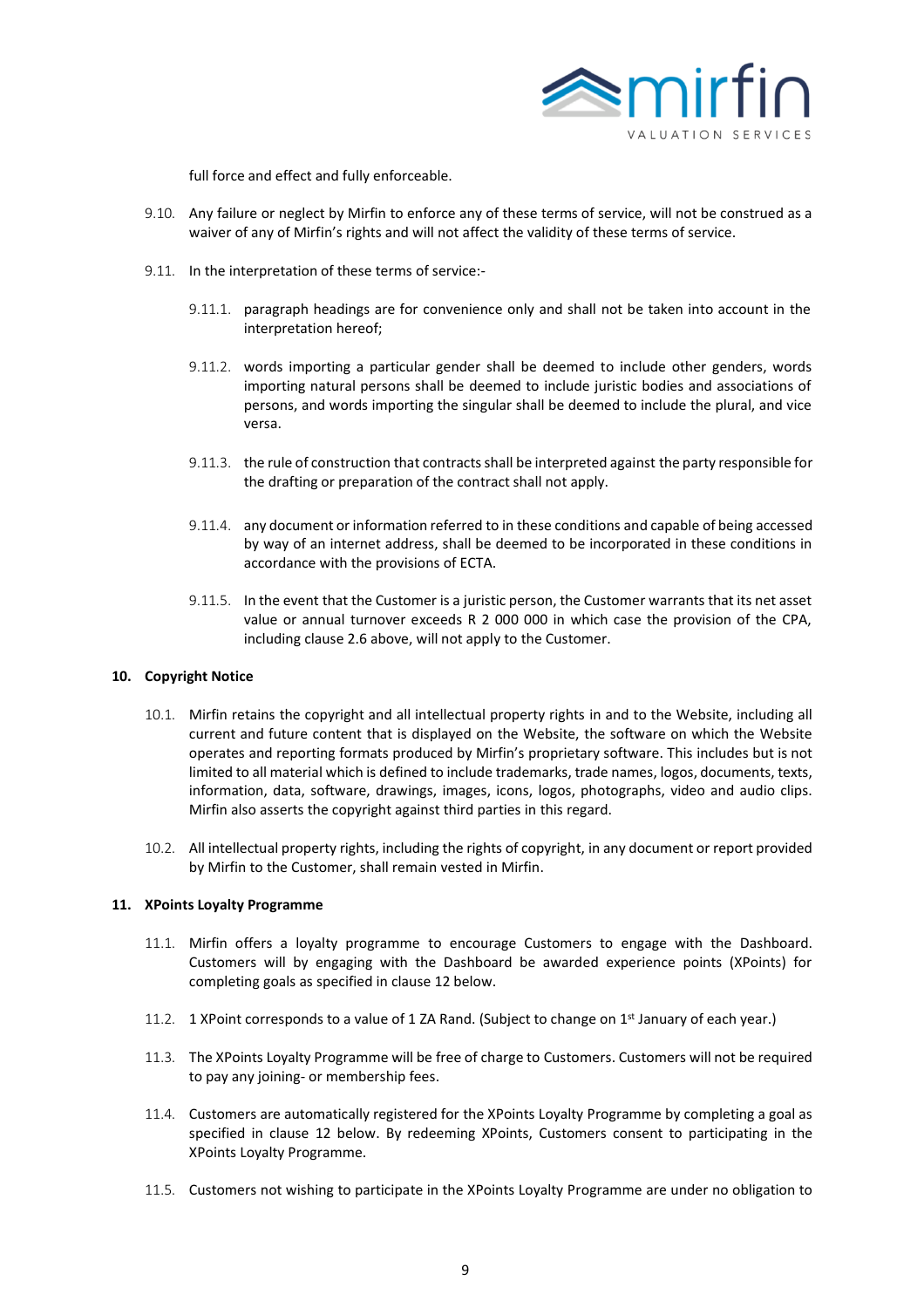

redeem their accumulated XPoints and may let them expire as per clause 11.10 below.

- 11.6. Earned XPoints will be deducted when completed goals are reversed or cancelled by the Customer.
- 11.7. Once a balance of 750 XPoints or more is reached, Customers are eligible to redeem their XPoints for a Mirfin Discount Voucher, or a Shopping Voucher from one of our retail partners: Woolworths, Suberbalist, Takealot, @Home, and Yuppiechef.
- 11.8. Once a balance of 3000 XPoints or more is reached, Customers will automatically be entered in the annual XPoints Lucky Draw which takes place at 12:00 a.m. on the 1st Monday of December. The winner of the XPoints Lucky Draw receives an additional 3000 XPoints.
- 11.9. The names and surnames of Customers qualifying to participate in the XPoints Lucky Draw may be published for marketing purposess.
- 11.10. Customers with a balance of 750 XPoints or higher must redeem their XPoints by 31 December each year. XPoints balances of 750 XPoints or higher not redeemed by 31 December each year will expire. A balance of lower than 750 XPoints will be carried over into the next year.
- 11.11. For balance enquiries, please send an email to xpoints@mirfin.co.za.
- 11.12. To redeem XPoints, Customers must send an email to xpoints@mirfin.co.za, stating their preference between a Mirfin Discount Voucher or a Shopping Voucher, and in the event of choosing a Shopping Voucher, the preferred voucher vendor.
- 11.13. Customers will receive a voucher code by email which must be kept until the voucher has been used. Should a Customer not receive a voucher code from Mirfin within 2 working days of redeeming a voucher, please send an email to xpoints@mirfin.co.za or call 010 595 3883.
- 11.14. A voucher cannot be exchanged for cash.
- 11.15. The use and validity of the requested voucher is subject to the terms and conditions of the relevant voucher vendor.
- 11.16. Mirfin will not be liable for any refunds on virtual vouchers after the voucher code has been sent to the email provided.
- 11.17. Mirfin will not be liable for any reimbursement of any kind in the event of a lost or stolen voucher.
- 11.18. Mirfin will not be liable for any reimbursement of any kind in the event that a Customer provided incorrect information at any point.
- 11.19. Mirfin reserves the right to cancel a Customer's XPoints entirely in case an attempt at defrauding or abusing the XPoints Loyalty Programme is detected.
- 11.20. Mirfin reserves the right to change the rules and/or mechanics of the XPoints Loyalty Programme from time to time without prior notice. In this event, all XPoints balances will be retained.

# **12. XPoints Goals**

|       | Goal           | <b>XPoints</b> | Condition                                                                        |
|-------|----------------|----------------|----------------------------------------------------------------------------------|
| 12.1. | Place an order | 150            | awarded once per non-discounted, fully paid and<br>completed/non-cancelled order |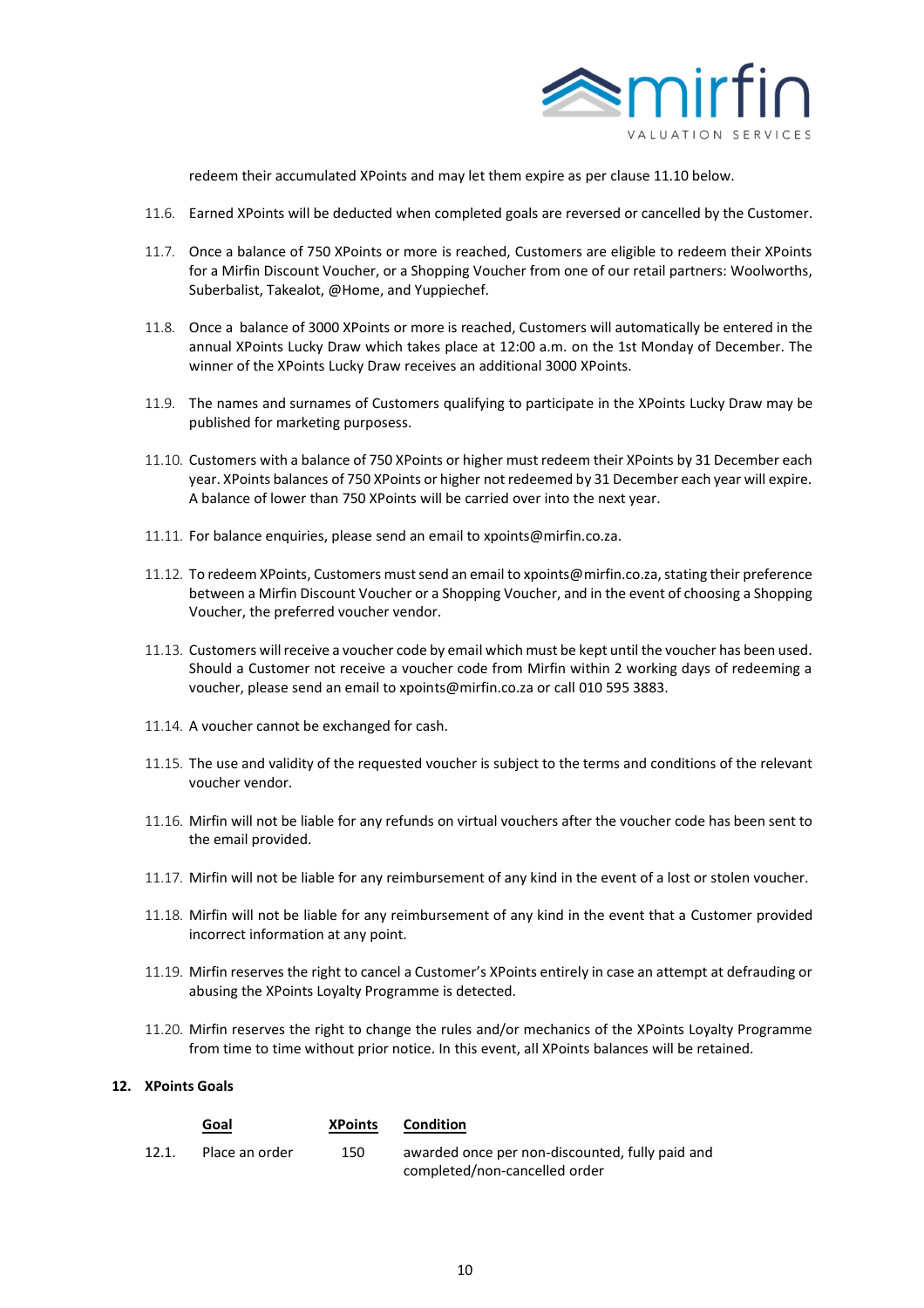

#### **13. Third party links on Website**

13.1. Mirfin may display on the Website links to other websites operated by third parties. Any such link is not a statement ofrecommendation of any of the goods and services available or being marketed on the said linked websites or due to any other links on the Mirfin site. Mirfin does not take any responsibility or liability for the accuracy, adequacy, and completeness of the information on such linked websites.

#### **14. Further information required in terms of ECTA**

- 14.1. The office bearer of Mirfin, which company is registered within South Africa, is the director Constant Björn Laubscher.
- 14.2. The physical address where Mirfinwillreceive legalservice of documentsis Mirfin Valuations Services (Pty) Ltd., c/o Bredenkamp Attorneys Inc., Block B, PMA House, Tijger Vallei Office Park, Silver Lakes Road, Silver Lakes, Pretoria, 0081.
- 14.3. Save as set out in 4.19 above, any dispute hereunder must first be brought to the other party's attention in writing for the other party to respond thereto and resolve the dispute within 14 days ofreceipt of the notice of the dispute, where after the parties are entitled to proceed in terms of 9.5. Other than as set out herein, Mirfin does not subscribe to any alternative dispute resolution code.

### **15. Contact details**

15.1. If you have any queries or concerns arising from these terms of service, please contact us at info@mirfin.co.za.

**Effective as of 31 January 2022**